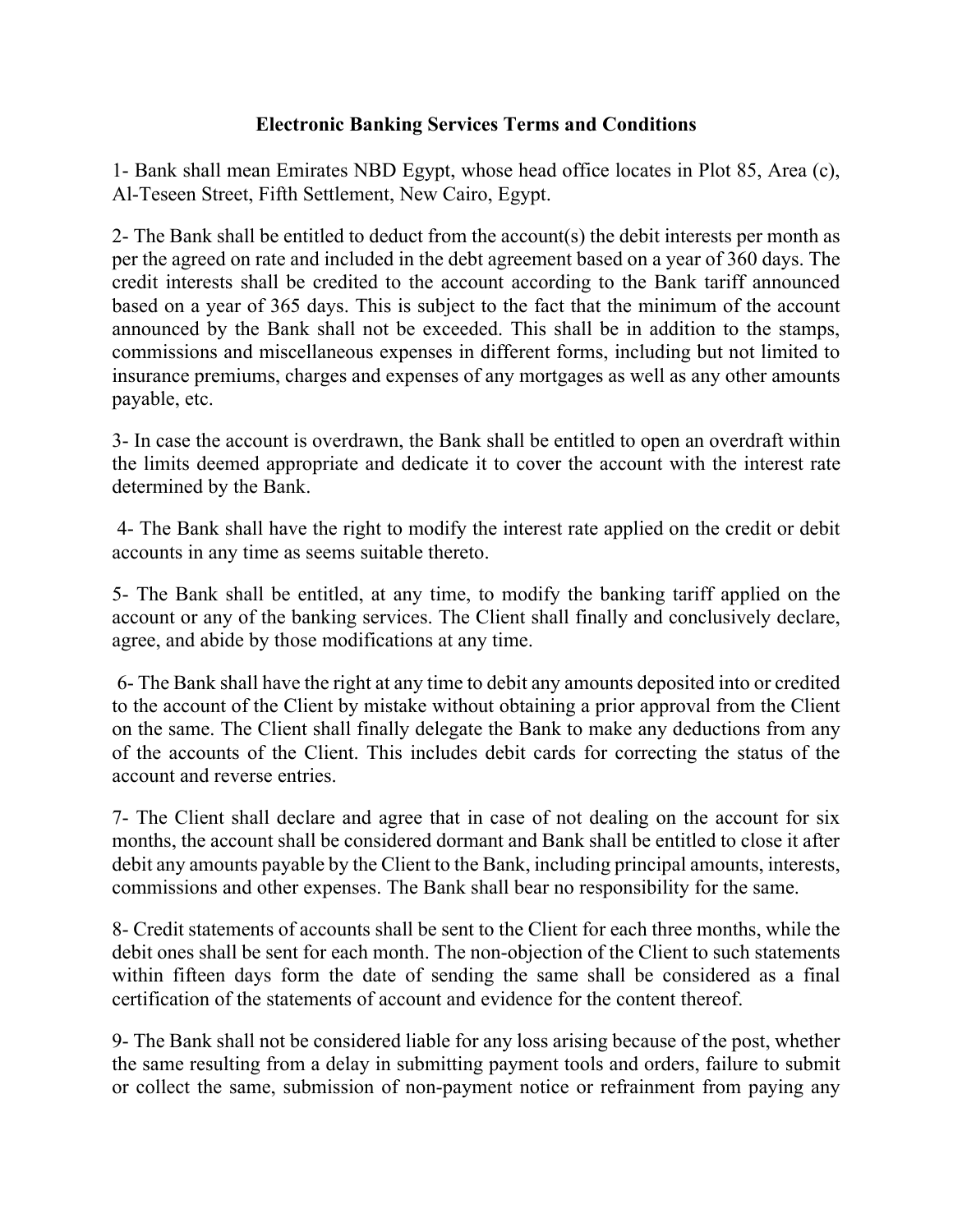amounts. The Bank shall have the right to redeem any amount paid in advance and was not collected.

10- The Client shall declare that it discharges the Bank and the correspondents thereof from each responsibility of delaying the offer, submitting or making a protesto for non-payment and other commercial documents and otherwise deposited thereby against a collection fee or by debiting. In addition, the Client shall discharge the Bank from any borne responsibility because of taking the legal actions to force the debtor to pay on the date scheduled for paying such commercial papers and documents submitted for collection, guarantee, pledge or any other purposes. Besides, the Client shall declare to bear all charges, expenses and judicial fines incurred by the Bank in this regard and immediately pay the same to the Bank. The documents of the Bank in this regard shall be considered as evidence there against.

11- The Client shall delegate the Bank to credit the expenses resulting from the account including but not limited to the post, swift, insurance, telephone and commission to the account as well as the fees and expenses resulting from mortgage contracts and the registration thereof and all other expenses.

12- The Client shall delegate the Bank to debit all that which is submitted by the Client to the Bank of documents, such as discounted bills, returned checks, guarantees and collaterals submitted and endorsed by the Client, from the accounts of the Client opened with the Bank or any of the branches thereof. The Client shall declare to bear all risks of the change of the exchange rate between the date of withdrawal and the date of payment. In addition, the Bank shall not be liable for any loss, which may arise in this regard.

13- All credit and debit accounts of the Client with the Bank and all deposits thereof, including securities, money, commodities and otherwise, shall be considered as joint and one unit. The Bank shall be entitled to consider the same as one account. The Bank shall be entitled to pay the dues thereof from the same, whatever they are. The Client shall irrevocably and unconditionally agree that the Bank is entitled to the same. If such amounts and money are of any currency other than the currency of the due amounts, the Bank shall be entitled to sell or exchange the same to the currency of the due amounts according to the rates announced by the Bank on the date of selling or exchanging.

14- The Client shall declare that is fully responsible for verifying that there is an available, outstanding and disposable balance whose amount is at least equal to the amount of the check(s) in the account on which the check is drawn or the current account of the Client from the time of issuing the check.

15- Without prejudice to the foregoing, the Client shall declare that the Bank has the right to transfer any amounts from and among the accounts of the Client, whatever the nature or currency thereof, for covering and paying the amount of any checks issued by the Client and drawn on any of the accounts thereof. The Client shall declare bearing all risks of the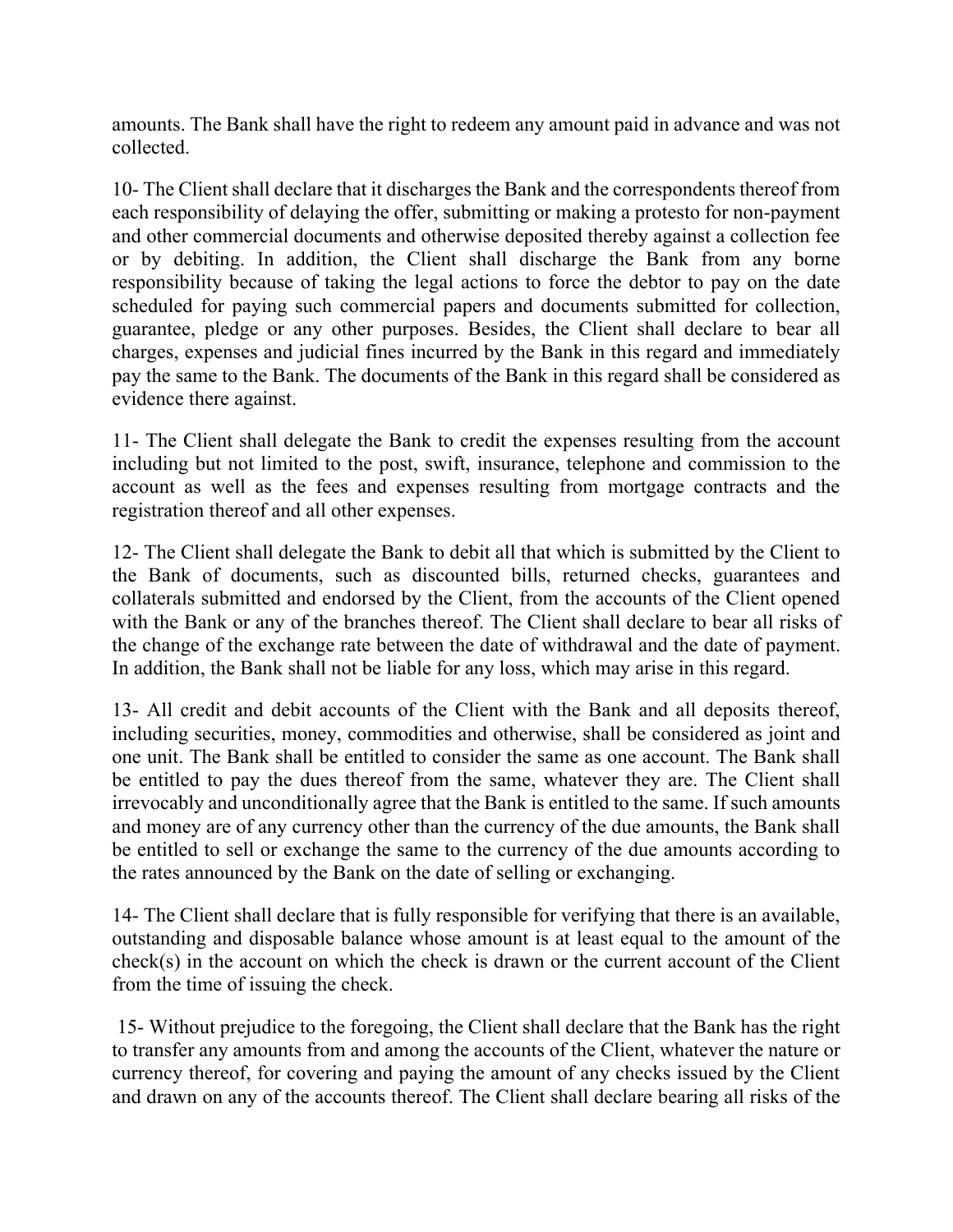changes of the exchange rate. The Bank shall not be responsible for any loss incurred by the Client that may result in this regard.

16- The Bank shall be entitled to suspend or close the account of the Client and suspend the use of the cards issued as relating thereto or cancel the said cards without justifications and at any time as seemed appropriate thereby. In such case, the Client shall be obligated to withdraw the amount due thereto from the Bank after deducting such amount due to the Bank, including principal amounts, interests, commissions and other expenses of any kind during the term specified by the Bank thereto or the Bank shall issue a banking check in favor of the Client of the net outstanding balances at the time of the closure of the account after deducting all that which is due in favor of the Bank and send it to the Client by registered mail to the last address of the Client registered with the Bank. The Bank shall bear no responsibility for the same.

17- The Client shall hereby delegate Emirates NBD (S.A.E) to inquire about the accounts thereof with any of the banks in the Arab Republic of Egypt or any countries abroad or with the National Organization for Social Insurance, I-Score or any of the governmental or private bodies. In this regard, the Bank shall be entitled to obtain any relevant data.

18- The Client hereby shall authorize Emirates NBD Egypt to implement all banking transactions relating thereto on behalf thereof, including the collection of checks, promissory notes, coupons, purchase and sale of securities, opening of credits and sale of commodities. The Client further delegate the Bank to conduct a protesto for the promissory notes and checks in case of non-payment or non-acceptance or otherwise, charge the same to the account thereof by the Bank, and make all the necessary accounting entries on the account thereof and/or reenter the same in line with the correctness of the accounts. All orders issued to or by the Bank regarding such transactions and otherwise shall be in implementation of such delegation, which shall remain valid as long as the account is open and be under the full responsibility of the Client.

19- The Client shall finally, unconditionally and irrevocably declare being the owner of the account and the sole person entitled to make transactions of different types as well as the legal disposals as related to such account. The Client shall further declare that there is no legal obstacles imposed on the free transactions made thereby as to the said account.

20- The Client shall finally and unconditionally declare that all amounts entered or to be entered into the account thereof or any of the opened accounts thereof or account thereof to be opened, either thereby or by any other person having the authority to make transactions as to the accounts thereof and in any way (cash deposit, banking transfer, collection of commercial papers, etc.), are not suspected and collected against legal and legitimate transactions and/or activities.

21- The Client shall declare that the data included in the individual account opening form are correct, real and complete. The Client shall also declare to inform the bank with any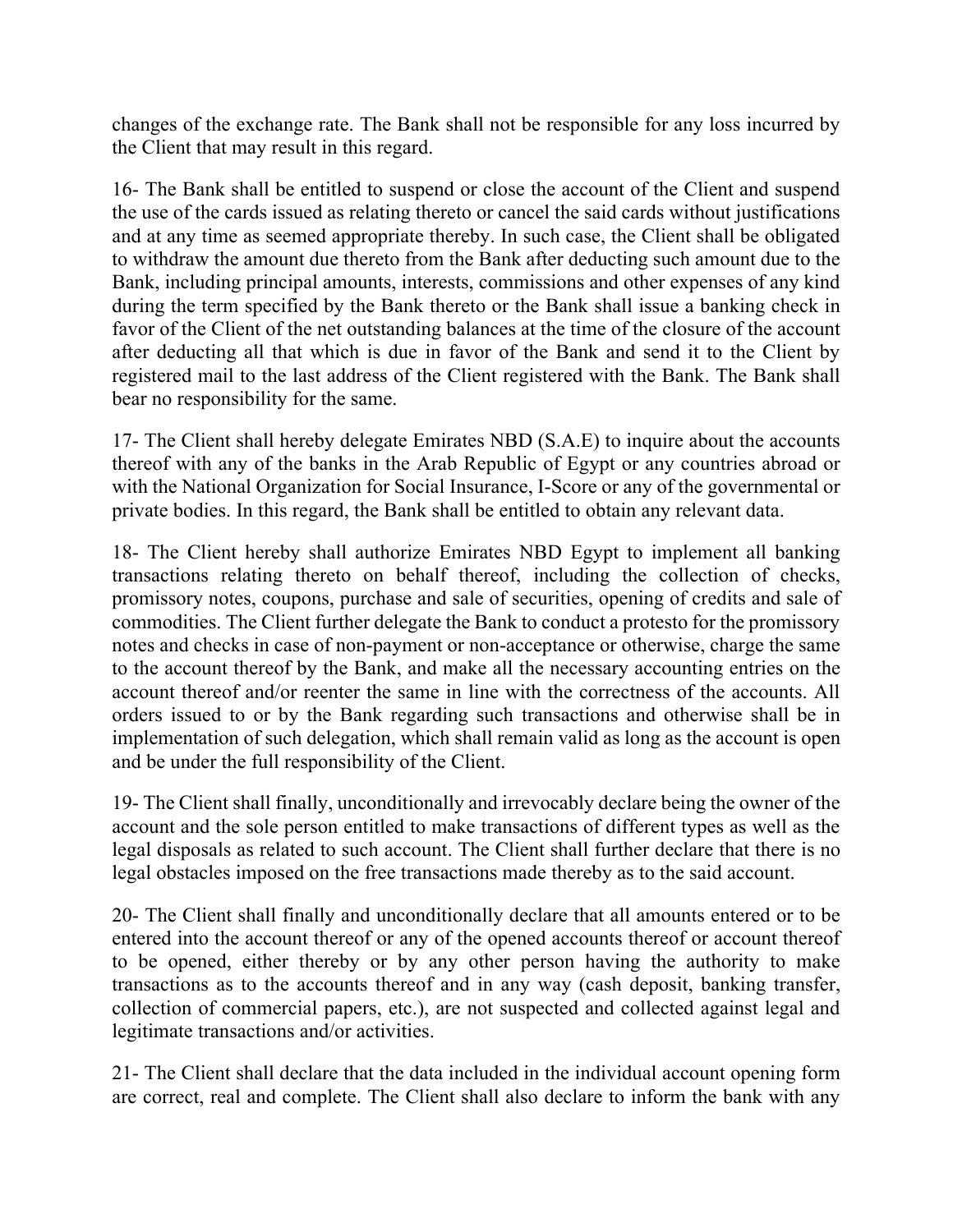changes of the mentioned information upon the occurrence thereof. The Client shall authorize the Bank and/or the delegate thereof to verify the information by calling any person at the place of work/ residency of the Client, or any body, including but not limited to the employers and banks inside and outside Egypt.

22- All correspondences, letters or papers sent by the Bank to the Client at the main or alternative address thereof shall be considered as correct. The copies of the same, Bank books and all papers and means shall be deemed as conclusive evidence for the authenticity of sending all correspondences and notices to the Client to the last address given thereby to the Bank and correctness of the content thereof. The said correspondences and notices shall be legally effective and the Client shall not object the same, unless the Client notifies the Bank of the change of the address thereof immediately upon the change thereof by registered mail upon receipt. The Client shall agree to deduct the expenses arising from such correspondences from the account thereof with the Bank.

23- The Client shall declare that it agrees that all amounts added to the Egyptian governmental card for receiving pensions and State personnel salaries issued by the Bank therefor, whether they are active or upon being active, shall be transferred to the personal account thereof with the Bank. This is provided that the transfer shall not be suspended, unless all debts and financial obligations towards the Bank, if any, are paid by virtue of a personal request.

24- The Bank shall be entitled to record the telephone calls with the Client upon calling the Bank, submitting or providing the available banking services. The Client shall declare that it agrees that the Bank shall use the records of such telephone calls made therewith before all authorities and courts as final and binding proof which is fixed and whose correctness is recognized.

25- The Client shall declare that it accepts the records of the Bank relating to all transactions made as to the accounts thereof and banking services as final binding evidence before all governmental and non-governmental bodies. The same shall be considered as a conclusive evidence of the amount due thereby or to be payable thereby and correctness of the instructions and transactions made as to the accounts thereof or via the banking internet service.

26- The Client shall irrevocably authorize the Bank to use and/or disclose any information belonging thereto or relating to the use thereby of the banking services or transactions thereof with the Bank or any other information directly or indirectly disclosed thereby to third parties without condemning the Bank of disclosing the confidentiality of the accounts.

27- The Bank shall not be responsible for the non-implementation of any transaction due to the insufficiency of the balance or the issuance of an order of the suspension or payment, lien, seizure or any other reason. The Bank shall be entitled to refuse the banking process without need for notice. The Bank shall be fully discharged from the consequences of the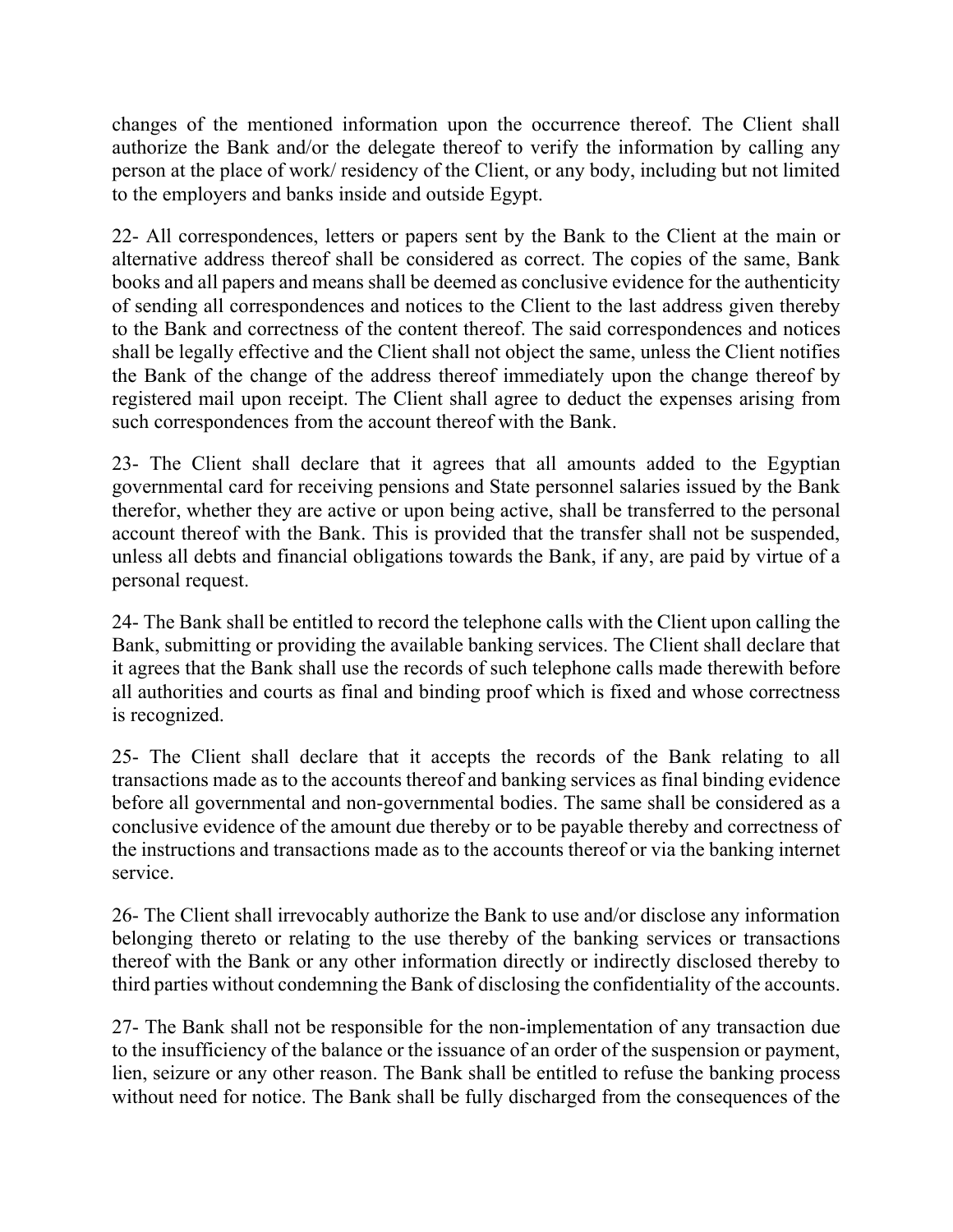same.

28- The Client shall not disclose the personal password of the debit card/ credit card to any third party. In the event that any third party knows the password thereof by accident, the client must directly change the said password. The Client shall fully discharge the Bank from bearing responsibility for any banking transaction (s) made by the card thereof.

## **Conditions of other banking services: First: Conditions of using the debit card:**

29-Card term: It is the certain term of the applicability of each card. The card term shall be automatically renewed when it ends, unless the holder thereof notifies the Bank of the desire thereof not to renew forty-five days at least before the expiration of the card by virtue of a written request or registered mail to the branch issuing the card (The Client shall bear all the expenses of renewal and the same shall be charged to the account thereof. The Client shall not be entitled to object the same).

30- The cardholder shall agree that the issue fees determined by the Bank shall be deducted from the account thereof with the Bank. The Client shall not object the same and this shall be applicable as to the principal card.

31- The holder of the original card shall be absolutely and unconditionally responsible towards the Bank for all expense and obligations resulting from the use of the principal card and consequences of the loss, damage or misuse of the card. The cardholder shall notify the Bank immediately upon the loss or theft of the card number or password to suspend the said card.

32- The cardholder shall feed the account thereof with balances sufficient for covering the expenses and obligations resulting from the use of the card. The cardholder shall accept the deduction of the amount of all the usages of the card immediately from the account balance thereof.

33- The Bank shall not be liable in any way if any establishment refuses the card to complete transactions.

34- In the account associated with the card is overdrawn for any reason, the cardholder shall immediately pay such balance in addition to any interest rate determined by the Bank. In case of the non-payment, the cardholder shall authorize the Bank to implement the same and deduct from any credit account or collaterals in the name thereof with the Bank such as the deposits, saving accounts, certificates of deposit or otherwise, whether same is in the branch issuing the card or any other branch. This shall be without notifying, warning or giving a notice to the Client or obtaining an approval therefrom for the same.

35- The Bank shall not be responsible for any disputes arising between the cardholder and merchants over the different products and services obtained by the cardholder by virtue of the card.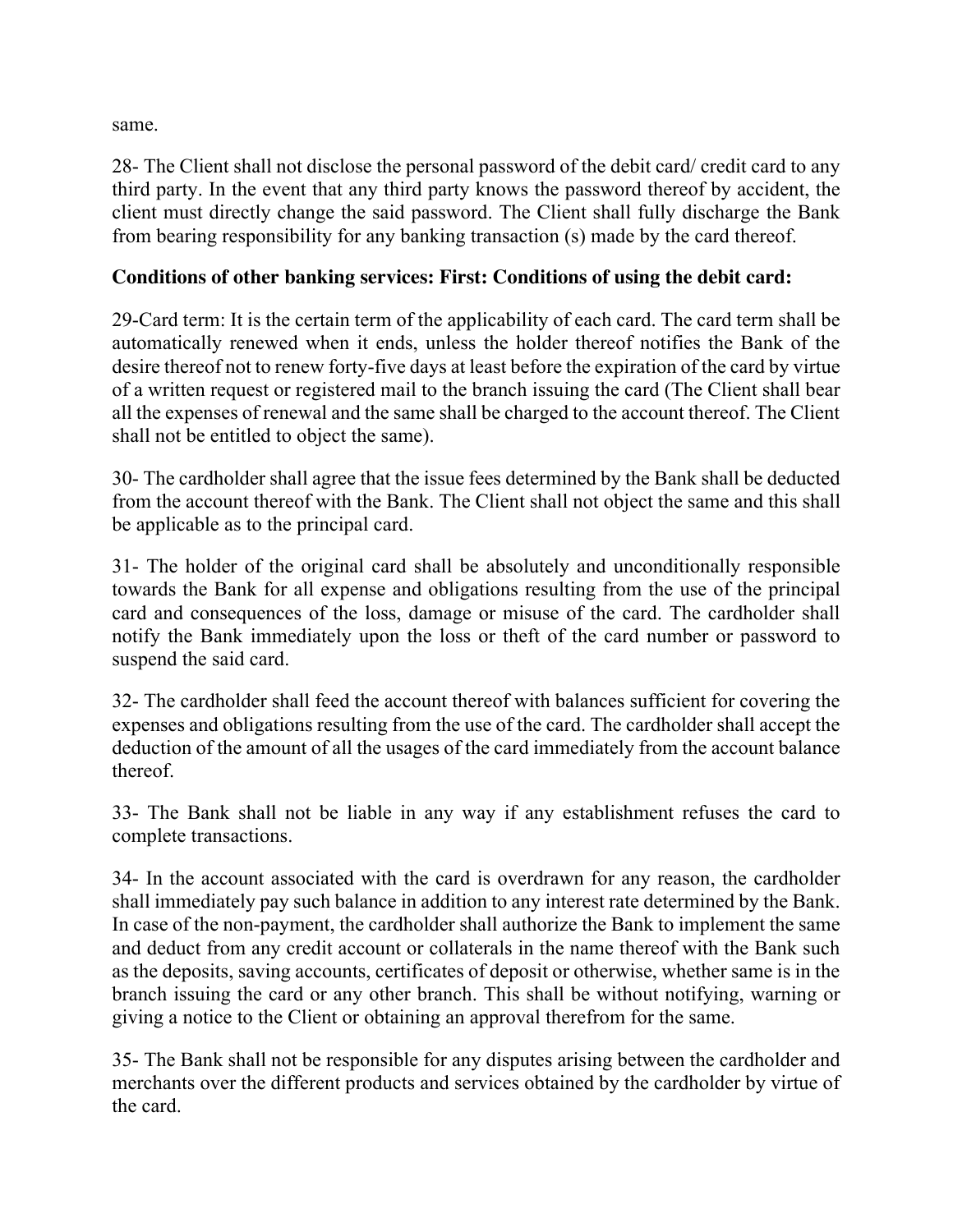36- All processes implemented by the card shall be considered the full responsibility of the cardholder and the Bank shall bear no responsibility for the same.

37- The two Parties shall agree that all the usages of the card shall be immediately debited from the balance of the card with the currency of the account and Client shall bear the costs and expenses of currency exchange. In all cases, the cardholder shall pay the price difference resulting from the evaluation and determined by the Bank as well as the applied commissions and limits of dealing determined for use by virtue of the card by the Central Bank of Egypt.

38- The cardholder shall track the balance of the card thereof via ATMs spread either inside or outside ARE. In case that any transaction is objected, the cardholder shall submit a written objection to the Bank within maximum (45) days of the entry of the objected transaction. Otherwise, the Client shall be considered as approving the transaction. In such case, the Bank shall not be obliged to credit the objected amount to the account of the cardholder, unless the amount thereof is added to the account of Emirates NBD Egypt by the bank implementing the said transaction.

39- The holder of the principal card may request cancelling it and shall be obliged to return it to the Bank. This is provided that the obligation thereof shall remain outstanding and valid as for the transactions made by the card until the cancellation date. The cardholder is entitled to redeem any remaining balance in the card through the branches of the Bank.

40- The Bank shall not be responsible for any damages arising because of a defect in any automatic device or data storage and analysis devices.

41- The card of Emirates NBD (S.A.E) shall be owned to the Bank and shall be considered as a trust by the holder thereof. The cardholder shall undertake to return the card to the Bank or any of the agents thereof immediately upon the request of the Bank.

42. The Bank shall not be obliged to send to the cardholder a copy of the purchase documents implemented by the cardholder. The cardholder may be provided with a copy of such documents according to a written request submitted by the cardholder against expenses to be charged to the account of the card.

43- The Client shall read the warnings and alerts of the electronic banking services (such as the security or service interruption alerts, fraud attempts, social engineering, etc.).

44- The cardholder is entitled to give instructions regarding the transfer of amounts or banking processes relating to the account of the debit card thereof by mail or deliver the same to the Bank by a messenger. The Bank shall have the right for any reason and at the absolute discretion thereof to either implement the processes sent by any of the abovementioned methods or abstain from implementing them. The Bank shall be entitled to verify such documents or instructions using all means deemed appropriate thereby. The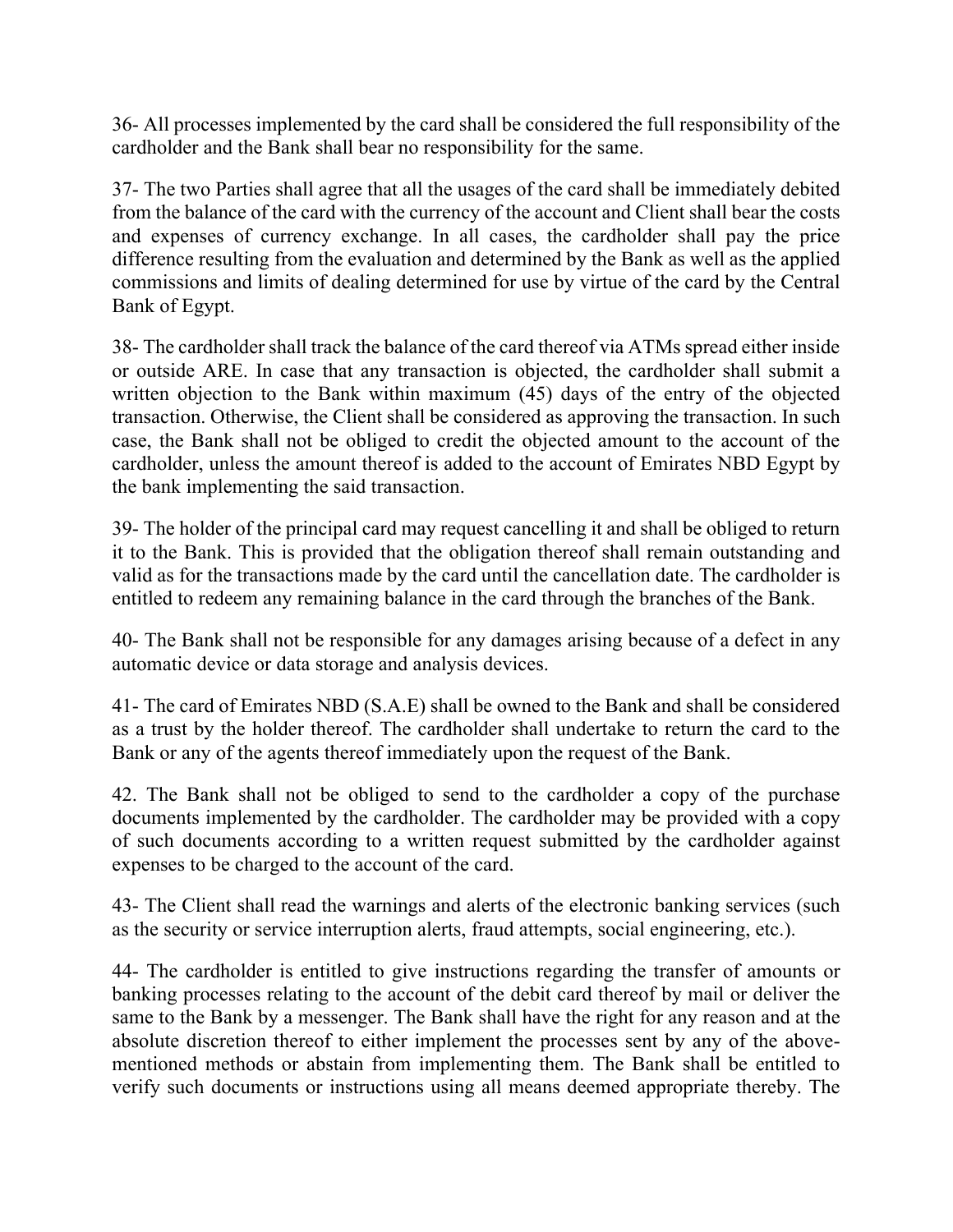cardholder shall declare, agree and authenticate any of the transaction implemented as shown hereinabove by the holder of the main card and the same shall be legally enforceable. The same shall not be challenged in any way and under any circumstances since the cardholder shall be obliged to all consequences resulting from the implementation of such transactions.

45- The Client shall abide by the instructions issued by the global organization of (Master Card) as well as the changes and amendments thereto made by the competent organization as an integral part of the obligations thereof provided for herein.

46- The cardholder shall declare that it is the original user and sole beneficiary from the issuance of the card and shall undertake not to personally deposit or accept any amount whose source is anonymous or suspected. The cardholder shall commit to update the information and documents submitted regarding the request of the card issuance during the validity thereof or upon the existence of grounds or changes requiring the same. This is as required by the provisions of Law 80/2002 on Anti-Money Laundering in Egypt.

47- The Bank shall have the right to amend the daily maximum amount of the purchases and cash withdrawal from the account, either from the Bank branch or by using any of the cards of the Bank. The Client shall not be entitled to object such amendment, whether the same is based on the instructions and rules of the Central Bank of Egypt or in accordance with the sole discretion of the Bank.

48- Emirates NBD (S.A.E) shall issue debit cards for personal use only. The Bank shall be entitled to suspend or cancel transactions made by the card without a prior notice. This is in case of abnormally using the same in the purchase or cash withdrawal or for commercial purposes at the discretion of the Bank or in the event of the use of the card in legally prohibited processes by any of the laws applicable and limits of use in purchase and cash withdrawal established by the Bank.

# **Electronic Banking services terms & conditions:**

Emirates NBD (S.A.E) provides its clients with the internet banking service according to the following conditions:

49- The service of internet banking shall be activated by following the steps posted on the website of the Bank, which the Bank shall have the right to amend them from time to time as seemed appropriate thereby.

50- The service shall relate to the accounts of the Client with the Bank. Such service shall include the accounts of the Client opened in the name thereof or which the Client has the right to deal on them by virtue of a banking delegation or an official power of attorney. All terms and conditions shall apply to any means allowing the Client to have access to the internet banking account, either from the internet browser or via smart phone applications.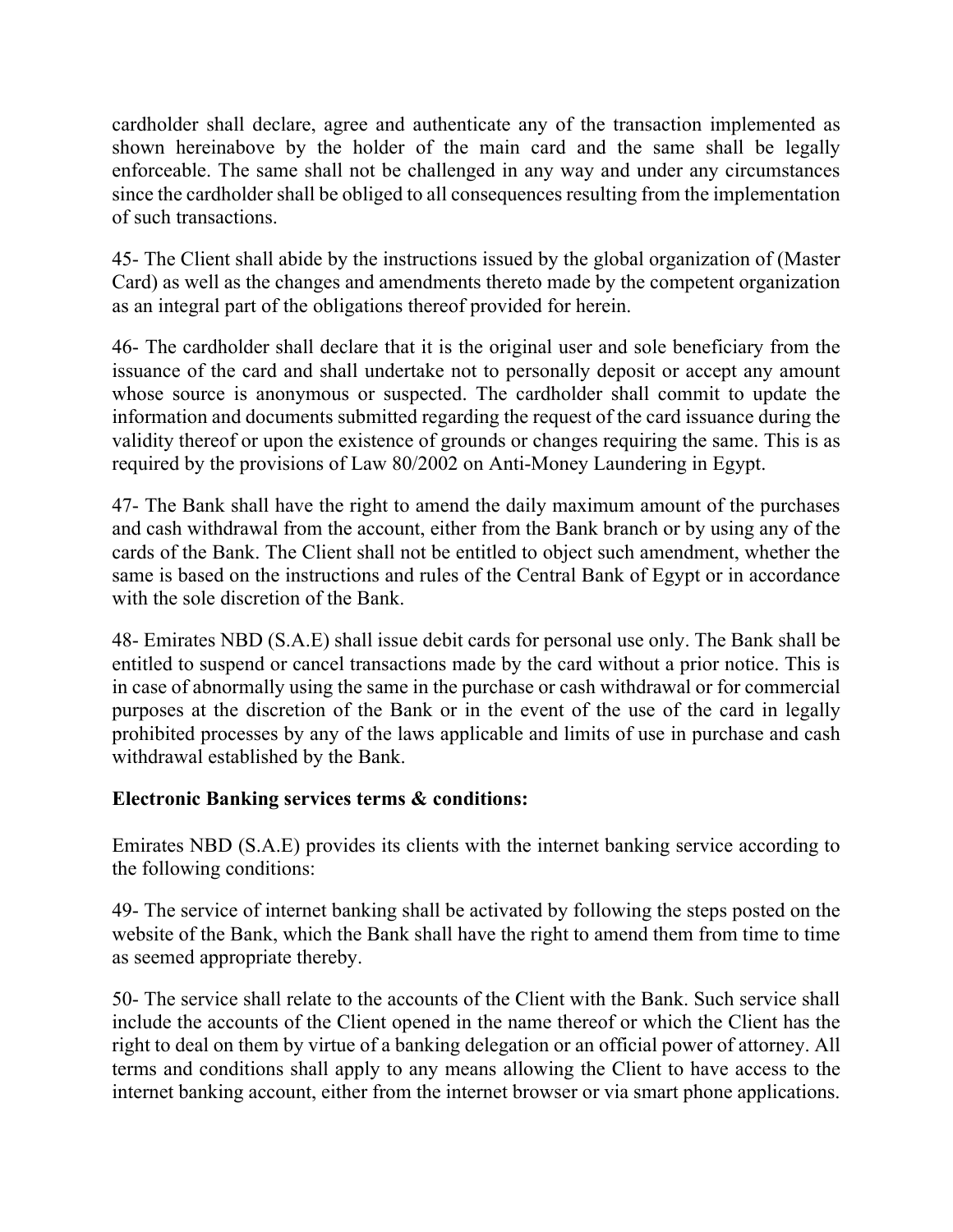51- The Client shall have a double identification method, which is the user code and password used by the Client in operating the service. The same is a protection tool and means of identifying and verifying of the personality of the Client to access the service. The Client declares that it shall not enable third parties to obtain or know the same in any way or form. The Client further declares that it shall be solely responsible for any damages or losses, which may take place because of the misuse of the internet banking services or failure to follow the protection procedures and/or conditions.

52- The Client shall finally and irrevocably declare that any instructions preceded by the double identification means "user code and password or security codes according to the instructions" shall be attributed thereto and issued thereof. Moreover, the Client shall agree that the Bank shall not be obliged to accept any amendments or cancel any instructions or transactions previously sent by the Client via the internet banking service.

53- The Client shall immediately notify the Bank in writing upon a receipt of evidence of delivery in the event of the loss or theft of any user code, password or security codes. The Client shall declare that it shall be liable for all instructions and transactions made through the internet banking before the receipt of the written notice of the theft or loss of any of the foregoing.

54- It is agreed that the entry of an incorrect identification means for three successive times is going to result in suspending the access to the service. The Bank shall be entitled to prevent the Client from having access to the service in case of the misuse without justification.

55- The Client may transfer any amounts through the internet banking service without prejudice to the applicable instructions of the Central Bank of Egypt at the time of requesting the transfer and according to the limits established by the Bank. The Bank shall be entitled to amend such limits at any time without the need for notice, warning or any other prior procedure.

56- In case that the Client issues instructions relating to more than one transaction of transfer from one account to another on one day, the Bank shall be entitled to process such transactions according to the sequence seems solely appropriate thereto and without the need for notice.

57- The complaints and suggestions related to the internet banking shall be submitted through customer service or the email of the service.

58- The Client shall declare that it shall be fully responsible for the content and correctness of the information and instructions entered thereby by using internet banking. The Client shall declare and agree that the instructions and transactions made thereby through such service are dealt by the Bank without additional review by the Bank or without the need for written notices issued by the Bank.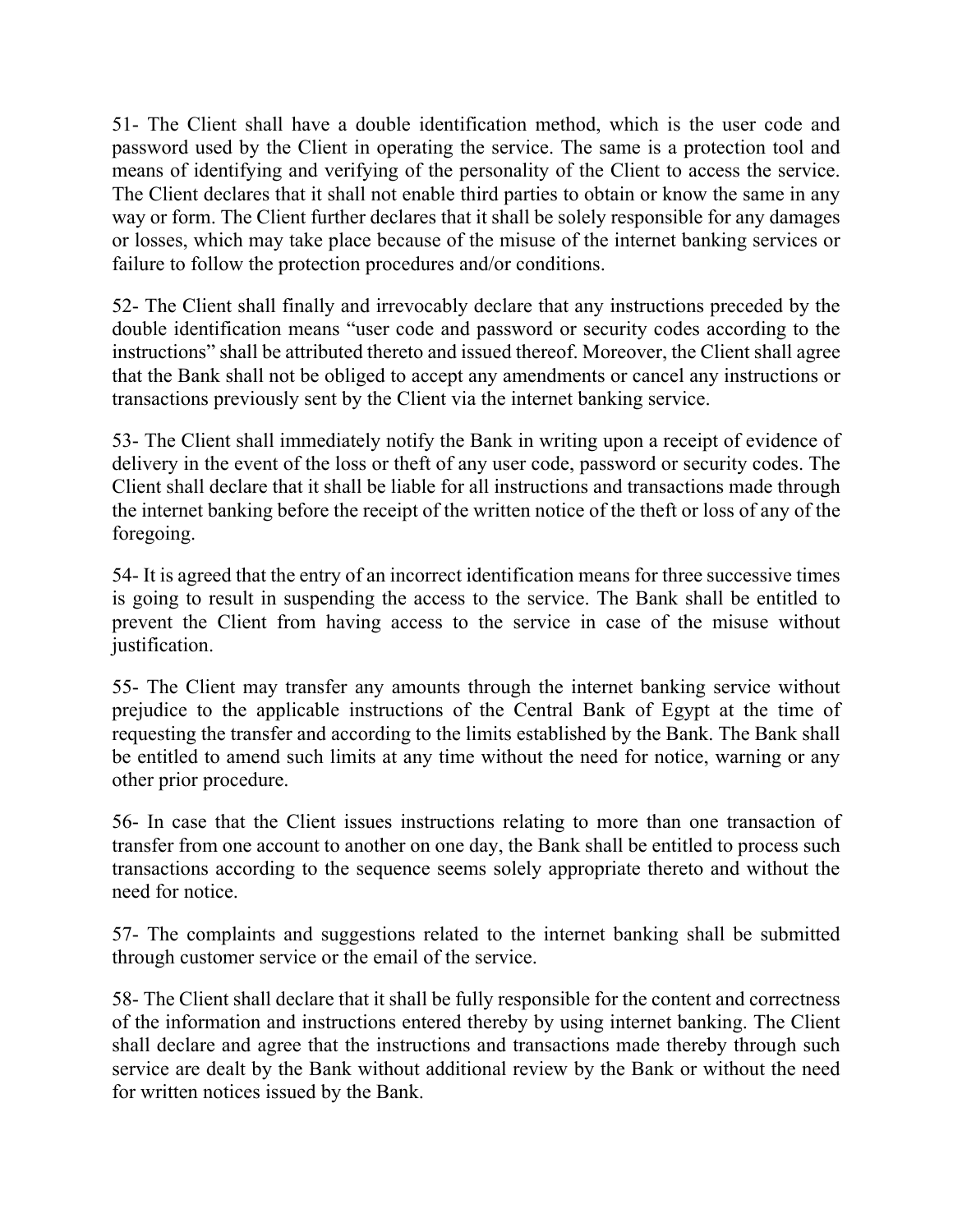59- The Bank shall secure the transactions made through the internet banking service within the capacities thereof. In addition, the Bank shall maintain the confidentiality of the transactions and information exchanged through the internet banking service, especially the banking information and data, which are always encrypted.

60- The Client shall make sure that the devices thereof used to enjoy the internet banking service were securely fitted and provided with the necessary programs and tools of protection against viruses and malware. The client shall not access the internet banking service through general or shared computers such as the internet cafes or general libraries. The same is a minimum for fulfilling the requirements determined by the Bank such as the installing of a firewall software and the periodical updating of anti-virus programs. The Client shall declare not to disclose any personal information (such as ID card, passport, addresses and number of the banking account).

61- The Bank shall bear no responsibility for the transfer of information via internet, quality and availability of communication networks or service interruption because of incidental circumstances or force majeure.

62- Such service is of unlimited term that shall start from the date of signing of the individual account opening form and any of the two Parties shall have the right to terminate it by virtue of a written notice.

63- In case the Bank suspends such service at any time and for any reason, the Client shall not be entitled to ask the Bank for any compensation or other amounts or any justification in any form. The Client shall pay all amounts and expenses payable to the Bank.

64- The service shall be considered as automatically cancelled without a written notice or need for any other procedure and the Client shall finally and unconditionally commit to immediately pay to the Bank any due amounts in the following cases:

- a- The Client does not pay any of the taxes or any other governmental money against which a seizure is made.
- b- It is declared at any time that any the data submitted by the Client in the form of account opening or implementation thereof or any of the data submitted to the Bank in general are not correct.
- c- The Client violates any of the items or conditions of the account opening form, its mentioned obligations or any other contracts concluded with the Bank.
- d- The account of the Client with the Bank is closed or the Client is declared a bankrupt, seized, went into guardianship.

65- The Electronic banking service is available 24/7. And in case of service interruptions due to essential or planned maintenance or repairs, or any critical alteration, or failure in the computer systems, or any other reasons, the estimated duration for service interruptions and its unavailability will be from 0 to 4 hours, and in case the extension of the interruption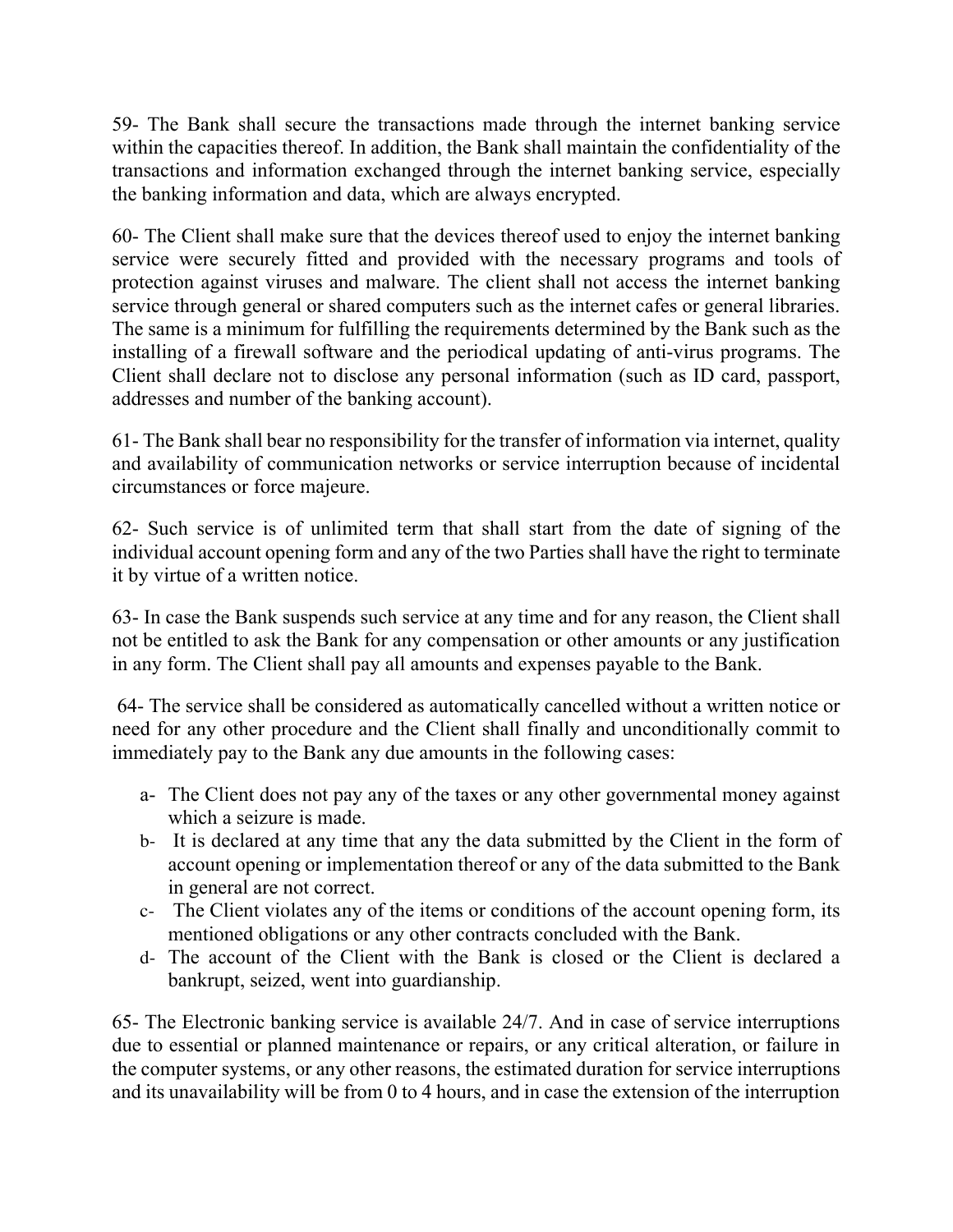duration, the customers will be informed accordingly, by the methods which the Bank sees appropriate, through any of the designated channels by the Bank in this regard.

# **Phone Banking:**

66- This means the automatic phone banking service of Emirates NBD (S.A.E). The identity of the Client is verified through ID number, password of any of the debit card or credit card and their passwords before having access to the phone banking service.

67- The Client shall finally and irrevocably declare that it shall be solely and fully responsible for using double identification means, maintaining the confidentiality thereof, keeping it, abstaining unauthorized third parties from obtaining or knowing it in any way or form. The Client further shall declare that it shall be solely liable for any damages or losses that might place because of the misuse of the service or failure thereof to follow the protection procedures and/or terms and conditions.

68- The Bank shall implement the instructions of the Client of transferring money within two business days of receiving such instructions.

69- The Bank shall be entitled to end such service at any time and for any reason. The Client shall not be entitled to ask the Bank for any compensation or other amounts for any reason and in any form. The Client shall commit and undertake to pay all the amounts and expenses due for the Bank before the end of the subscription.

70- The Client shall declare that it shall be fully responsible for the content and correctness of the information and instructions entered thereby via the telephone upon using the service. The Client shall declare and agree that the instructions and transactions made thereby are dealt by the Bank without any additional review by the Bank and without need for written notices issued by the Bank.

71- The Bank shall bear no responsibility for the transfer of information via the telephone, quality and availability of communication networks or service interruption because of incidental circumstances or force majeure.

## **Special conditions of the service of electronic bank statement:**

72- The Client shall fully and finally declare that it accepts the receipt of the periodical bank statements of the accounts thereof with the Bank via e-mail thereof registered with the Bank according to the options available on the internet banking. The Client also declares receiving such bank statements and that they are correct based on the request and under the responsibility thereof and the Bank shall bear no responsibility for the same. The Client also declares that it is the sole person authorized to have access to the said e-mail and is responsible for maintaining the data and information delivered thereof. In addition, the Client shall bear all expenses of such service and authorize the Bank to deduct the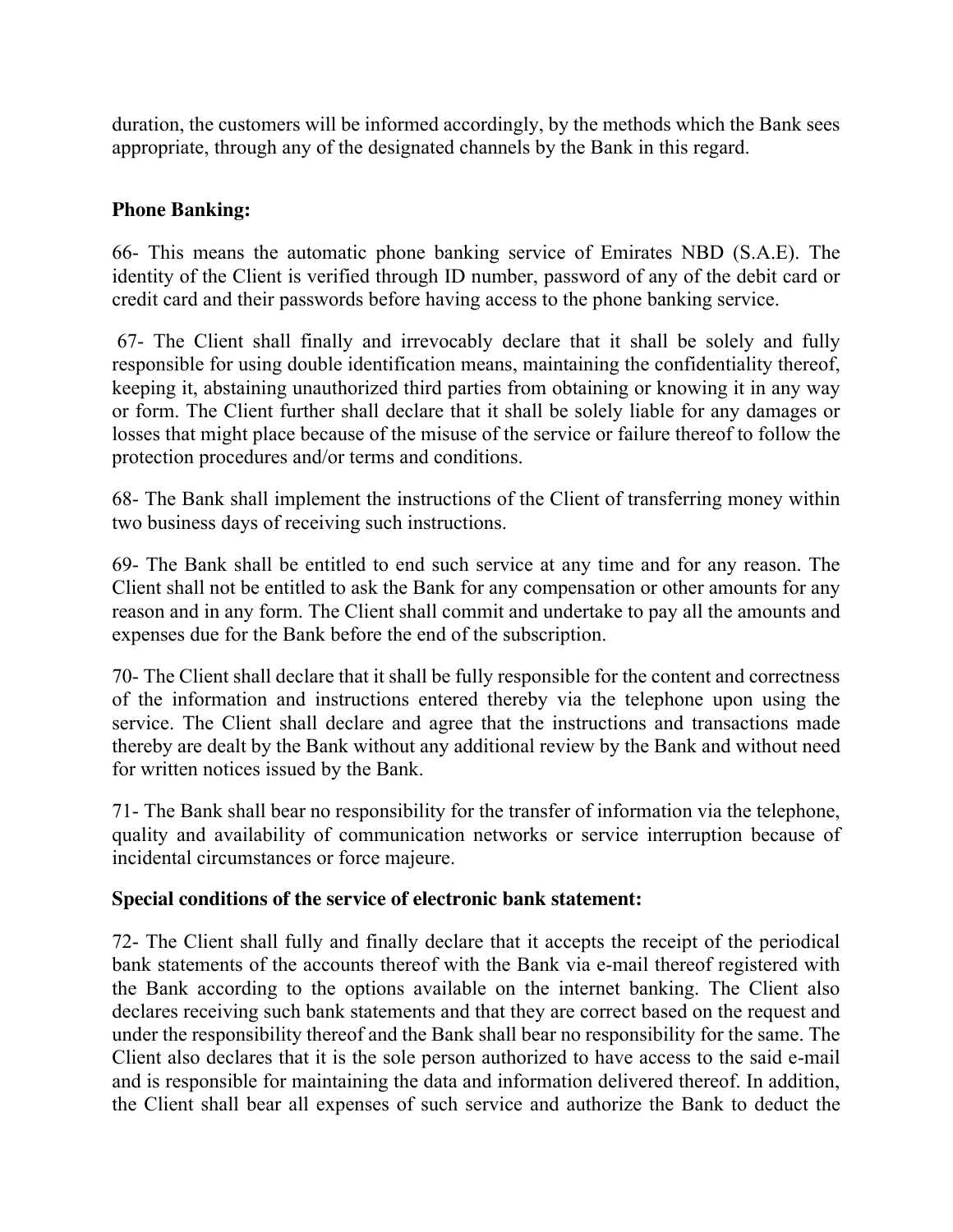expenses of such service from the account thereof with the Bank.

73- In case of the Client desire to cancel this service and subscribe to the service of paper bank statement, the Client must visit the nearest branch of Emirates NBD (S.A.E).

74- In case of the interruption of the e-mail of the Client and Client notifies the Bank of the same, the service of electronic statement of account shall be inactivated and a paper bank statement shall be sent to the address of correspondence of the Client registered with the Bank. The Client shall incur the expenses of the issue of the statements of account and any other relevant expenses.

## **General rules:**

75- The Bank shall be entitled to amend all or some of the conditions of account opening, any of the services of the Bank or any expenses or commissions and add new services without need for the prior approval of the Client. The Bank shall announce such change through the branches and on the website thereof (www.emiratesnbd.com.eg). The Client declares the commitment thereof to regularly and periodically visit such website to review such changes. The amendments made to the items and conditions of the Bank shall be considered as part and parcel of the conditions and terms of the account opening, use of the e- banking services and account transactions after amendments. The Client shall legally comply with such amended or new terms and conditions.

76- The terms and conditions of account opening, usage of all banking services, e-banking services, debit cards and the included instructions and undertaking shall be subject to the laws of ARE and the relevant instructions of the Central Bank of Egypt. Any dispute arising from the interpretation or implementation of the same shall be considered by Cairo courts of different degrees.

77- The Client declares that it aware of the right of the Bank to approve or reject such request without submitting any reasons or justifications. In case of the approval of the request, the Client shall declare that it received, reviewed and understood the whole rules and conditions delivered or published on the website of the Bank. The Client unconditionally and irrevocably declares that it accepts all the terms. Furthermore, the Client shall allow Emirates NBD (S.A.E) to debit all expenses or fees associated with the services selected thereby on the account thereof.

78- The present declaration is drawn in both Arabic & English languages. However, in case of any discrepancy the Arabic version shall prevail.

**The signature of the Client hereon shall be considered as a declaration of the correctness and accuracy of the data submitted thereby and a declaration thereby that it read and reviewed all the terms and conditions of the services mentioned hereinabove. The Client shall finally and unconditionally accept the said terms and**